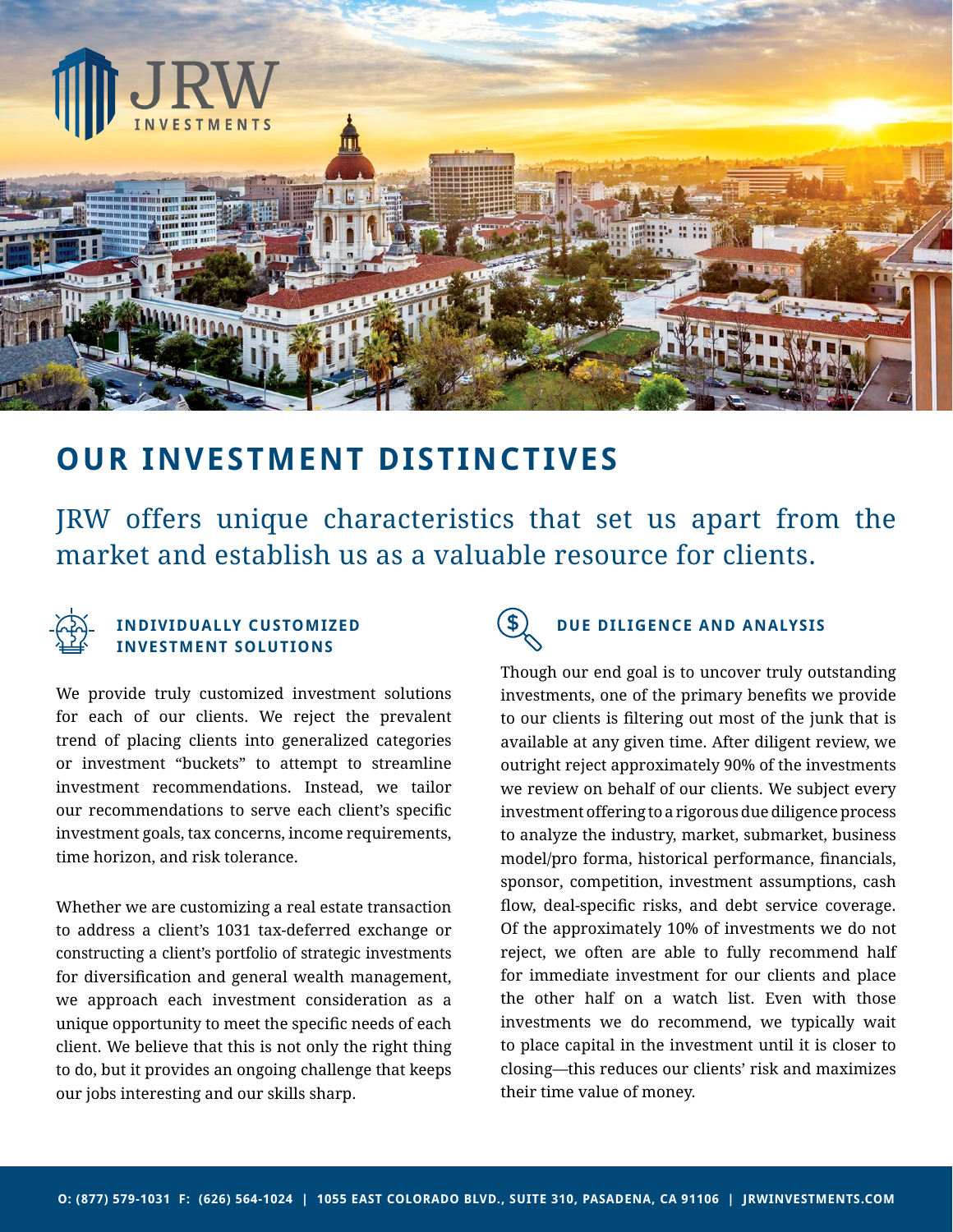

#### **MACROECONOMIC FOCUS**

We believe that it is equally important to understand and follow the macroeconomic trends that may affect general and individual investment decisions.

We strive to analyze the forest and the trees (the overall economy as well as specific investments) when making investment recommendations. We apply our economic research to each recommendation we make for our clients.



## **EXCLUSIVITY**

One way that we provide truly customized investment solutions is by accessing investment opportunities created exclusively for our clients. From time to time, we encounter particular investment concepts that we believe are exceptional opportunities for our clients, but we may not like some aspect of the investment such as the structure, liquidity, or fees the sponsor currently charges. When possible, we reach out to the sponsor to make favorable adjustments to the investment, which then are extended to our clients on an exclusive basis. On other occasions, if the investment concept is particularly attractive "as is" but is available only on a limited basis, we may reserve the entire raise to be provided to our clients exclusively.

#### **IF IT DOES NOT EXIST, WE CREATE IT**

Often, if we cannot find a particular investment to meet certain client needs—or if we come up with an attractive investment concept that does not yet exist or is not currently available in the market—we work with sponsors to create the investment for our clients. Some of the best investments our clients have participated in are those we developed exclusively for them. We not only create investments for our clients on a company-wide basis, but we also have very deep networks of off-market developers and investment sources to meet clients' individual sole-ownership, 1031, and 1033 tax-deferred exchange needs.



"Some of the best investments our clients have participated in are those we developed exclusively for them."